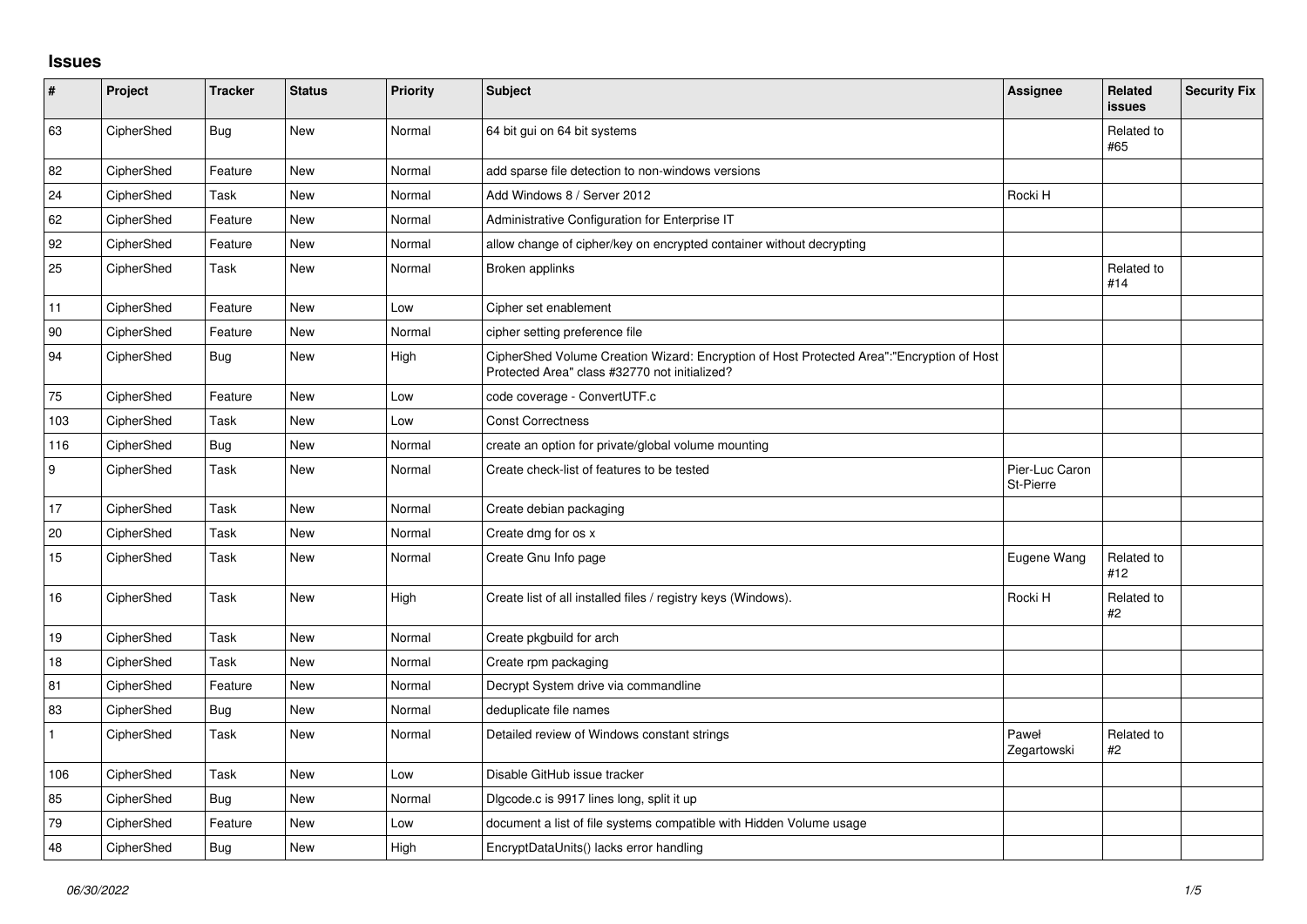| $\vert$ #      | Project    | <b>Tracker</b> | <b>Status</b> | <b>Priority</b> | <b>Subject</b>                                                                                              | <b>Assignee</b> | Related<br><b>issues</b> | <b>Security Fix</b> |
|----------------|------------|----------------|---------------|-----------------|-------------------------------------------------------------------------------------------------------------|-----------------|--------------------------|---------------------|
| 60             | CipherShed | Feature        | <b>New</b>    | Normal          | Enhanced UX - shell extension for container management                                                      |                 | Related to<br>#34        |                     |
| 3              | CipherShed | Task           | <b>New</b>    | Normal          | Finish initial bitmaps and icons                                                                            |                 |                          |                     |
| 14             | CipherShed | <b>Bug</b>     | <b>New</b>    | Normal          | Fixes urls in ui (/applink? links)                                                                          |                 | Related to<br>#25        |                     |
| 56             | CipherShed | <b>Bug</b>     | <b>New</b>    | Low             | FreeBSD support                                                                                             |                 |                          |                     |
| 8              | CipherShed | Task           | <b>New</b>    | Normal          | Get graphics artist to work on artwork, icons                                                               |                 |                          |                     |
| $\overline{4}$ | CipherShed | Task           | <b>New</b>    | Normal          | Get Windows executable signing key                                                                          | <b>Bill Cox</b> |                          |                     |
| 47             | CipherShed | <b>Bug</b>     | <b>New</b>    | High            | GetWipePassCount() / WipeBuffer() can cause BSOD                                                            |                 |                          |                     |
| 74             | CipherShed | <b>Bug</b>     | <b>New</b>    | Normal          | Hardcoded Build date in Help->About window                                                                  |                 |                          |                     |
| 96             | CipherShed | Feature        | <b>New</b>    | Normal          | installer to incorporate a post-installation quick-start wizard                                             |                 |                          |                     |
| 69             | CipherShed | Feature        | <b>New</b>    | Low             | integration test: mounting and sharing volumes                                                              |                 |                          |                     |
| 124            | CipherShed | Feature        | <b>New</b>    | Normal          | investigate switch to FUDforum from phpBB                                                                   |                 |                          |                     |
| 43             | CipherShed | <b>Bug</b>     | New           | High            | IOCTL_DISK_VERIFY integer overflow                                                                          |                 |                          |                     |
| 26             | CipherShed | <b>Bug</b>     | <b>New</b>    | Normal          | Large External Drive Support on Mac (>512byte sector size)                                                  |                 |                          |                     |
| $\sqrt{5}$     | CipherShed | Task           | <b>New</b>    | Normal          | Linux build, installer, VM                                                                                  | Kyle Marek      | Related to<br>#50        |                     |
| 50             | CipherShed | Feature        | <b>New</b>    | Normal          | Linux FDE                                                                                                   |                 | Related to<br>#5         |                     |
| 13             | CipherShed | Task           | New           | Normal          | List of all version numbers                                                                                 | Rocki H         | Related to<br>#2         |                     |
| 123            | CipherShed | <b>Bug</b>     | New           | Normal          | losetup anomaly with OpenSUSE 13.1                                                                          |                 |                          |                     |
| $\overline{7}$ | CipherShed | Task           | New           | Normal          | Mac build, installer, VM                                                                                    | Jason Pyeron    |                          |                     |
| 45             | CipherShed | <b>Bug</b>     | New           | High            | MainThreadProc() integer overflow                                                                           |                 |                          |                     |
| 76             | CipherShed | <b>Bug</b>     | New           | Normal          | MakeSelfExtractingPackage used in CI cannot have dialog boxes                                               |                 |                          |                     |
| 21             | CipherShed | Bug            | New           | High            | Method of mounting may be exploited                                                                         |                 |                          |                     |
| 46             | CipherShed | Bug            | <b>New</b>    | High            | MountVolume() device check bypass                                                                           |                 |                          |                     |
| 40             | CipherShed | Bug            | New           | High            | Multiple issues in the bootloader decompressor                                                              |                 |                          |                     |
| 37             | CipherShed | Bug            | <b>New</b>    | High            | Open Crypto Audit Project issues                                                                            |                 |                          |                     |
| 107            | CipherShed | Bug            | New           | Immediate       | Open Crypto Audit Project TrueCrypt CS-TC-1 - CryptAcquireContext may silently fail in<br>unusual scenarios |                 |                          |                     |
| 108            | CipherShed | <b>Bug</b>     | New           | Urgent          | Open Crypto Audit Project TrueCrypt CS-TC-2 - AES implementation susceptible to<br>cache-timing attacks     |                 |                          |                     |
| 109            | CipherShed | <b>Bug</b>     | New           | High            | Open Crypto Audit Project TrueCrypt CS-TC-3 - Keyfile mixing is not cryptographically sound                 |                 |                          |                     |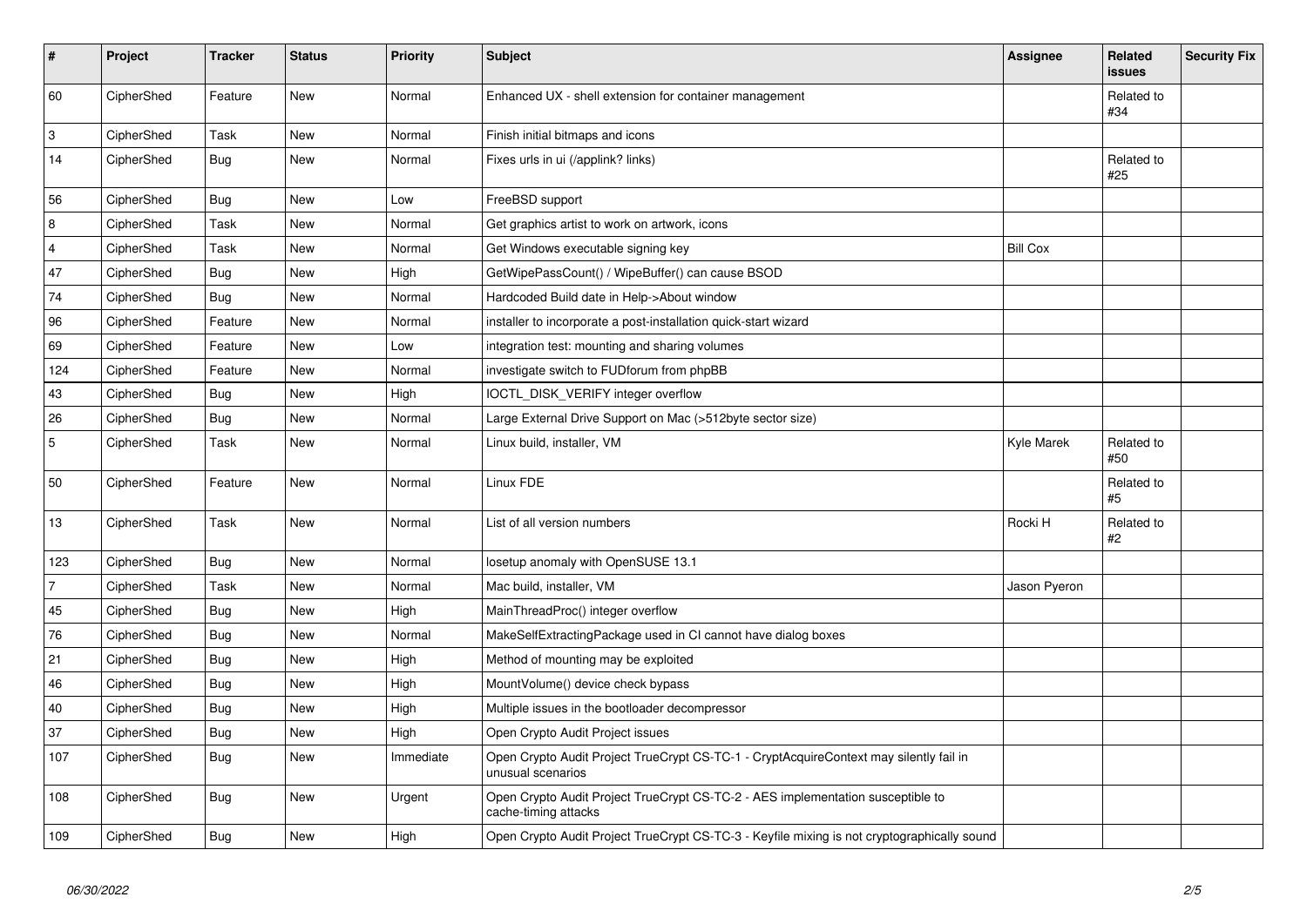| #   | Project    | <b>Tracker</b> | <b>Status</b> | Priority | <b>Subject</b>                                                                                | <b>Assignee</b> | <b>Related</b><br>issues | <b>Security Fix</b> |
|-----|------------|----------------|---------------|----------|-----------------------------------------------------------------------------------------------|-----------------|--------------------------|---------------------|
| 110 | CipherShed | Bug            | New           | High     | Open Crypto Audit Project TrueCrypt CS-TC-4 - Unauthenticated ciphertext in volume<br>headers |                 |                          |                     |
| 59  | CipherShed | <b>Bug</b>     | <b>New</b>    | Low      | optimized rescue disk                                                                         |                 | Related to<br>#52        |                     |
| 61  | CipherShed | Feature        | New           | Normal   | optionally support TPM                                                                        |                 |                          |                     |
| 71  | CipherShed | <b>Bug</b>     | <b>New</b>    | High     | passwords using non-ascii                                                                     |                 |                          |                     |
| 95  | CipherShed | <b>Bug</b>     | New           | Normal   | Platform/SystemException.h and Common/Exception.h define the same class/struct                |                 |                          |                     |
| 53  | CipherShed | Feature        | <b>New</b>    | Low      | Portable / non-admin volume browser                                                           |                 |                          |                     |
| 67  | CipherShed | Feature        | New           | Normal   | print a backup                                                                                |                 |                          |                     |
| 66  | CipherShed | Feature        | New           | Normal   | provide robust API for usermode interaction with kernel driver                                |                 |                          |                     |
| 65  | CipherShed | Feature        | New           | Normal   | pure 64 bit version for windows                                                               |                 | Related to<br>#63        |                     |
| 114 | CipherShed | Task           | New           | Normal   | Real, unified makefiles                                                                       | Kyle Marek      |                          |                     |
| 52  | CipherShed | Feature        | <b>New</b>    | Low      | recovery utility & tools                                                                      |                 | Related to<br>#59        |                     |
| 64  | CipherShed | Task           | <b>New</b>    | Normal   | Rewrite or remove LongReverse in Common/Dlgcode.c                                             |                 |                          |                     |
| 54  | CipherShed | Feature        | New           | Low      | Self Destruct Password                                                                        |                 |                          |                     |
| 39  | CipherShed | <b>Bug</b>     | New           | High     | Sensitive information might be paged out from kernel stacks                                   |                 |                          |                     |
| 57  | CipherShed | Feature        | New           | Normal   | Skein support                                                                                 |                 |                          |                     |
| 88  | CipherShed | <b>Bug</b>     | New           | Normal   | smart card support for containers                                                             |                 |                          |                     |
| 97  | CipherShed | Feature        | New           | Normal   | Suggestion 1 - Do not use unknown terminology                                                 | Niklas Lemcke   |                          |                     |
| 98  | CipherShed | Feature        | <b>New</b>    | Normal   | Suggestion 2 - Do not misuse native UI controls                                               | Niklas Lemcke   |                          |                     |
| 99  | CipherShed | Feature        | New           | Normal   | Suggestion 3-Separate required and optional input parameters                                  |                 |                          |                     |
| 100 | CipherShed | Feature        | New           | Normal   | Suggestion 4-Display the consequences of an action immediately (Immediacy of<br>consequences) |                 |                          |                     |
| 121 | CipherShed | Feature        | New           | Normal   | Support "not" burning CD on encrypting disk operation                                         |                 | Related to<br>#68        |                     |
| 93  | CipherShed | Feature        | New           | Normal   | support "quick" encrypt for new media (especially flash/SSD)                                  |                 |                          |                     |
| 102 | CipherShed | Feature        | New           | Normal   | support for serial console in bootloader                                                      |                 |                          |                     |
| 122 | CipherShed | Feature        | New           | Normal   | support key escrow                                                                            |                 | Related to<br>#68        |                     |
| 36  | CipherShed | Feature        | New           | Normal   | support multiple actors to open an encrypted volume                                           |                 |                          |                     |
| 87  | CipherShed | Feature        | New           | Low      | support multiple hidden volumes                                                               |                 |                          |                     |
| 89  | CipherShed | Feature        | New           | Normal   | Support the Common Criteria Collaborative Protection Profile for Full Disk Encryption         |                 |                          |                     |
| 58  | CipherShed | Feature        | New           | Low      | Tablet / Touch screen / non-keyboard boot support                                             |                 |                          |                     |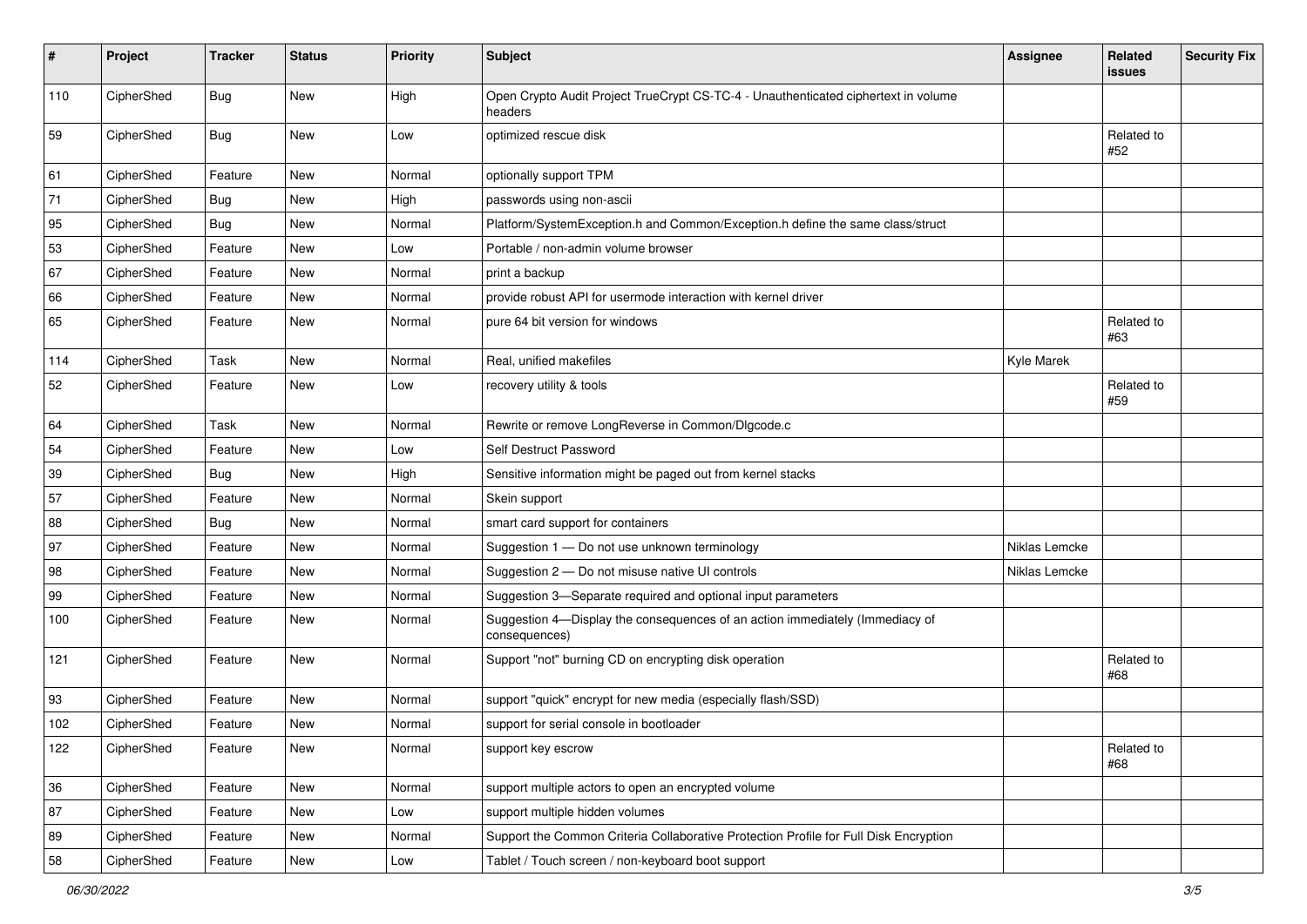| #              | Project    | <b>Tracker</b> | <b>Status</b> | <b>Priority</b> | <b>Subject</b>                                                                                           | <b>Assignee</b> | Related<br>issues                                         | <b>Security Fix</b> |
|----------------|------------|----------------|---------------|-----------------|----------------------------------------------------------------------------------------------------------|-----------------|-----------------------------------------------------------|---------------------|
| 42             | CipherShed | <b>Bug</b>     | New           | High            | TC_IOCTL_GET_SYSTEM_DRIVE_DUMP_CONFIG kernel pointer disclosure                                          |                 |                                                           |                     |
| 44             | CipherShed | <b>Bug</b>     | New           | High            | TC_IOCTL_OPEN_TEST multiple issues                                                                       |                 |                                                           |                     |
| 80             | CipherShed | Bug            | <b>New</b>    | Low             | TEST CASE: ubuntu 14 GUI install                                                                         |                 |                                                           |                     |
| 72             | CipherShed | <b>Bug</b>     | New           | Normal          | The installation fails, but a message (from windows?) says it succeeds and asks if you want<br>to reboot |                 |                                                           |                     |
| 31             | CipherShed | <b>Bug</b>     | New           | Normal          | there is duplicate code for password character checking                                                  | Jason Pyeron    | Related to<br>#30                                         |                     |
| 70             | CipherShed | Feature        | New           | Normal          | track git info in build                                                                                  |                 |                                                           |                     |
| 73             | CipherShed | <b>Bug</b>     | New           | Normal          | Truecrypt icon showing in taskbar                                                                        |                 |                                                           |                     |
| 32             | CipherShed | Feature        | New           | Normal          | truecrypt.ch ideas thread                                                                                |                 |                                                           |                     |
| 10             | CipherShed | Feature        | <b>New</b>    | Low             | Two-factor Pre-boot-authentication with USB stick and Password                                           |                 |                                                           |                     |
| 111            | CipherShed | <b>Bug</b>     | <b>New</b>    | Normal          | ui does not show free drives below c: e.g. A: or B:                                                      | Niklas Lemcke   |                                                           |                     |
| 78             | CipherShed | <b>Bug</b>     | New           | Normal          | update the ciphershed org website, automatically                                                         |                 |                                                           |                     |
| $\overline{2}$ | CipherShed | Task           | New           | Normal          | Upgrade installer to uninstall TrueCrypt                                                                 |                 | Related to<br>#1, Related<br>to #13,<br>Related to<br>#16 |                     |
| 118            | CipherShed | <b>Bug</b>     | <b>New</b>    | Normal          | upgrading truecrpyt fails if truecrypt is pinned to the taskbar                                          |                 |                                                           |                     |
| 91             | CipherShed | Feature        | <b>New</b>    | Normal          | use linked libraries in kernel driver to isolate logical units and later support plugins                 |                 |                                                           |                     |
| 84             | CipherShed | <b>Bug</b>     | New           | Normal          | wcsncpy is subject to buffer overflow                                                                    |                 |                                                           |                     |
| 38             | CipherShed | Bug            | New           | High            | Weak Volume Header key derivation algorithm                                                              |                 | Blocked by<br>#49                                         |                     |
| 23             | CipherShed | <b>Bug</b>     | New           | Normal          | Windows 8 / 8.1 Fast Startup                                                                             | Rocki H         |                                                           |                     |
| 6              | CipherShed | Task           | New           | Normal          | Windows build, installer, VM                                                                             | <b>Bill Cox</b> |                                                           |                     |
| 33             | CipherShed | Feature        | New           | Normal          | windows comamnd line volume creation                                                                     |                 |                                                           |                     |
| 41             | CipherShed | <b>Bug</b>     | <b>New</b>    | High            | Windows kernel driver uses memset() to clear sensitive data                                              |                 |                                                           |                     |
| 34             | CipherShed | Feature        | New           | Normal          | windows mount point support                                                                              |                 | Related to<br>#60                                         |                     |
| 22             | CipherShed | Bug            | In Progress   | High            | Change name of software for "1.0" release.                                                               | Jason Pyeron    |                                                           |                     |
| 51             | CipherShed | <b>Bug</b>     | In Progress   | Normal          | <b>GUID Partition Table (GPT)</b>                                                                        | Jason Pyeron    | Related to<br>#55                                         |                     |
| 55             | CipherShed | Bug            | In Progress   | Normal          | Unified Extensible Firmware Interface (UEFI)                                                             | Jason Pyeron    | Related to<br>#51                                         |                     |
| $12$           | CipherShed | Task           | In Progress   | Normal          | Write Documentation                                                                                      | Eugene Wang     | Related to<br>#15                                         |                     |